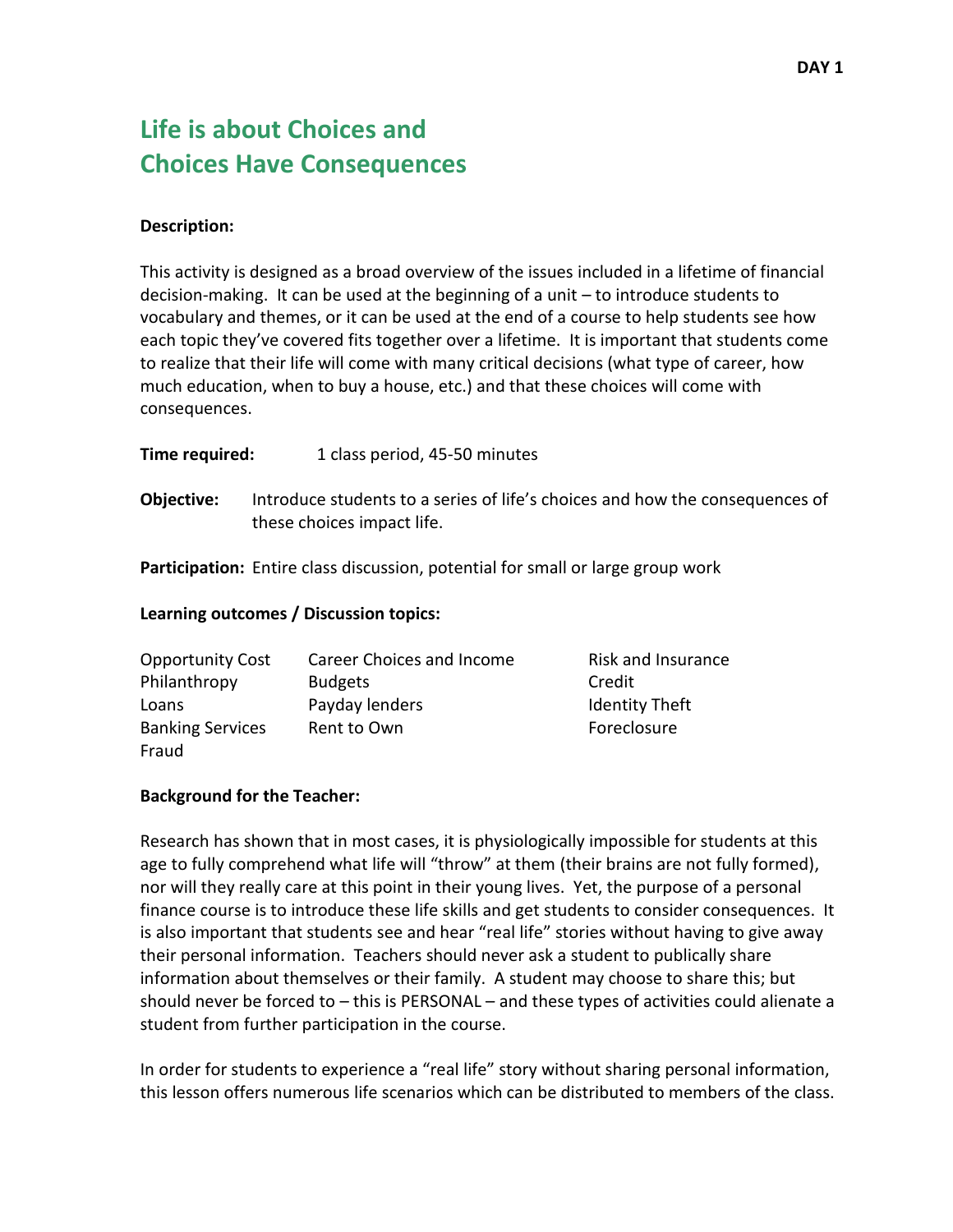These scenarios allow students to experience life and see a future that is not their own; but could be. It is critical that every student understand that names have been changed; but these are all real life stories.

Once the scenarios have been introduced and discussed, the framework of the entire course will have more relevance and meaning to the students. Materials:

- 1. Copy of a life scenario for each student. Depending on the class enrollment, some number of students will receive the same scenario. You may want to plan for a group activity where you combine together people with the same scenario; or you create larger groups with one of each scenario.
- 2. Scenario Analysis worksheet for each student

Implementation of Lesson:

**1. Explain** to the students that in a few minutes their "identity" will change. They will be given a new life with a new name. They might even switch gender in this activity. The goal of this activity is for them to experience a new life and live it quickly. Their new life begins at age 18 and ends at retirement age or perhaps sooner – not everyone lives as long as they want.

Ask the question: At what age do people retire from work (stop working)?

The typical retirement age is around 62-65; but some people are able to retire early while others must work well into their 70s.

**Say to students:** So, you are about to be given a new life. Your life will include choices. These choices may lead to good things later in life or bad things. Some of your choices in your young age will affect you for the rest of your life. As you read your life scenario, circle key events or decisions and make note of vocabulary words that you might not understand. These are topics that will be covered (or have already been covered) during this course. For example, your life might include investing in a mutual fund or foreclosure, or compound interest (what are these things?).

**2. Distribute** a life scenario to scenarios to every student so that each as at least one life. You may want to allow students to exchange lives to avoid potential conflict (a boy who doesn't want to experience a girl scenario). Give students time to read and reflect on their new life. Ask them to record information/insights on their Scenario Analysis worksheet.

**3. Begin** classroom discussion with:

**Who likes their new life?** *(Many students will raise their hands as they have been given a life of success and some with fortune and wealth.)*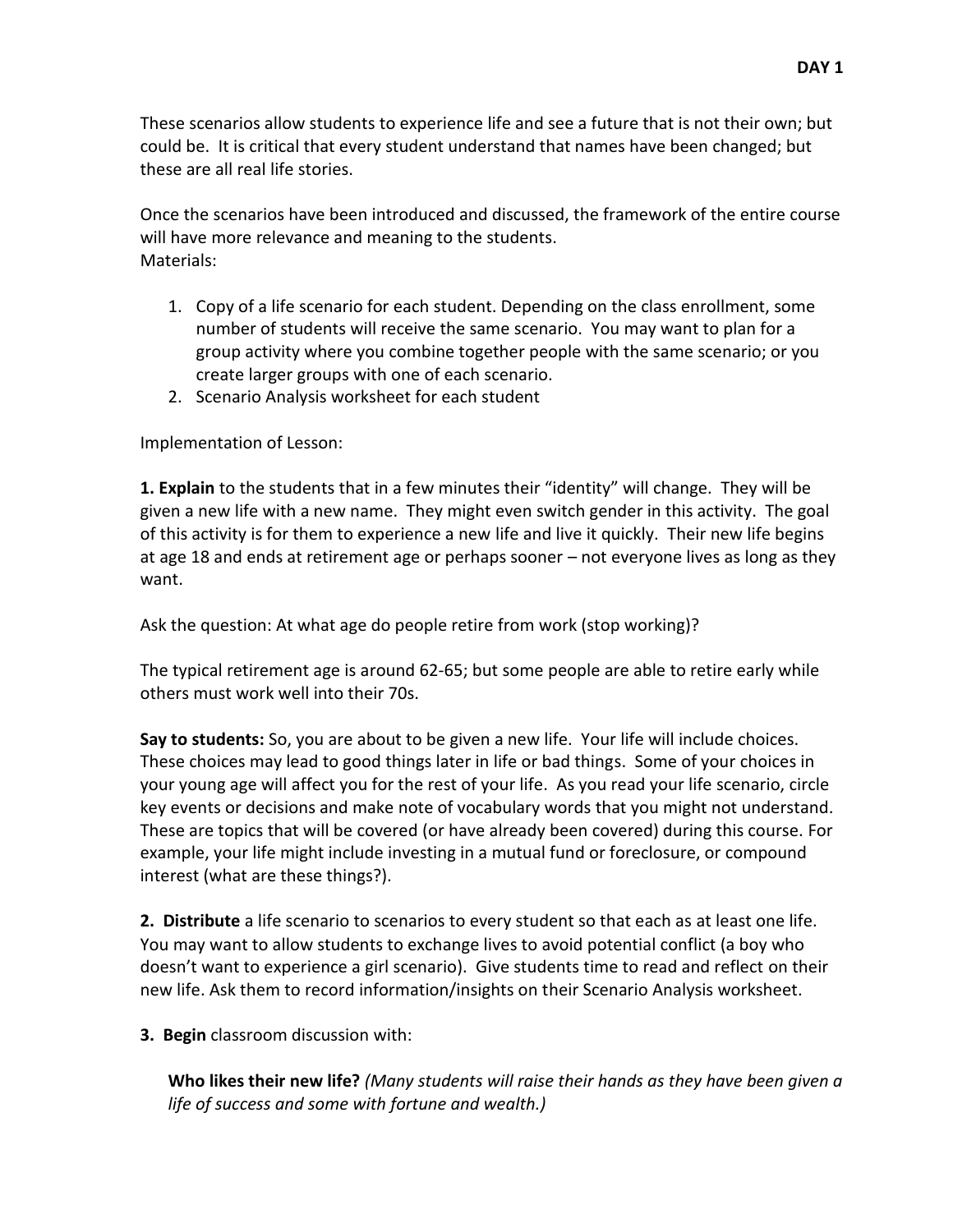**Who doesn't like their new life?** *(Other students may raise their hand as their life has included poor decisions which resulted in things like bankruptcy, jail and early death.)*

**Question those students who "liked" or "disliked" their life – why? What was good? What was bad?**

**4. Begin a discussion** of certain life events and at what ages they occur. The scenarios all begin at age 18 and end at retirement or death. What life events happened in student scenarios at age 18? 25? 35? 45? 55? 65?

**5. Finish** with a discussion of how these topics will all be covered within this personal finance course:

Introduce a road map to future lessons and how this course will begin to introduce each of these topics with a little more depth. Allow students to consider what they want their life to be like over the next 40-60 years. The concepts taught in this course will allow them to reach their goals so they better pay attention. This could be the most important class they ever take.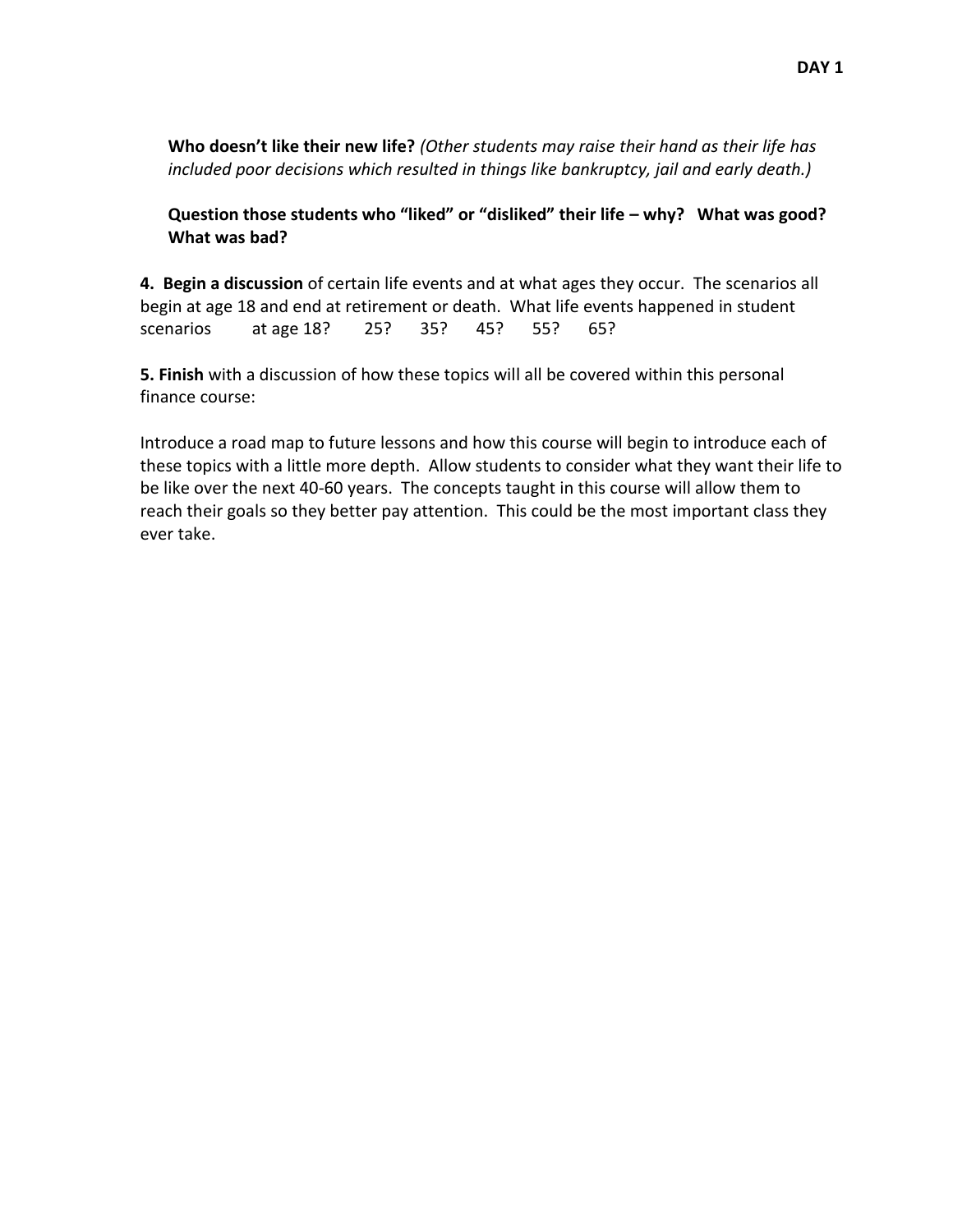## **Choices Have Consequences:** SCENARIO ANALYSIS

- 1. Your Name:
- 2. Your Scenario Name:
- 3. Occupation(s):
- 4. Best job/ Salary (At what age did this occur?):

5. What good (positive) choices have they made?

6. What bad choices have they made? What were the consequences?

\_\_\_\_\_\_\_\_\_\_\_\_\_\_\_\_\_\_\_\_\_\_\_\_\_\_\_\_\_\_\_\_\_\_\_\_\_\_\_\_\_\_\_\_\_\_\_\_\_\_\_\_\_\_\_\_\_

\_\_\_\_\_\_\_\_\_\_\_\_\_\_\_\_\_\_\_\_\_\_\_\_\_\_\_\_\_\_\_\_\_\_\_\_\_\_\_\_\_\_\_\_\_\_\_\_\_\_\_\_\_\_\_\_\_

\_\_\_\_\_\_\_\_\_\_\_\_\_\_\_\_\_\_\_\_\_\_\_\_\_\_\_\_\_\_\_\_\_\_\_\_\_\_\_\_\_\_\_\_\_\_\_\_\_\_\_\_\_\_\_\_\_

\_\_\_\_\_\_\_\_\_\_\_\_\_\_\_\_\_\_\_\_\_\_\_\_\_\_\_\_\_\_\_\_\_\_\_\_\_\_\_\_\_\_\_\_\_\_\_\_\_\_\_\_\_\_\_\_\_

\_\_\_\_\_\_\_\_\_\_\_\_\_\_\_\_\_\_\_\_\_\_\_\_\_\_\_\_\_\_\_\_\_\_\_\_\_\_\_\_\_\_\_\_\_\_\_\_\_\_\_\_\_\_\_\_\_\_\_\_\_\_\_\_\_\_\_\_\_\_\_\_\_\_\_\_\_\_\_\_\_\_\_\_\_\_\_\_\_\_ \_\_\_\_\_\_\_\_\_\_\_\_\_\_\_\_\_\_\_\_\_\_\_\_\_\_\_\_\_\_\_\_\_\_\_\_\_\_\_\_\_\_\_\_\_\_\_\_\_\_\_\_\_\_\_\_\_\_\_\_\_\_\_\_\_\_\_\_\_\_\_\_\_\_\_\_\_\_\_\_\_\_\_\_\_\_\_\_\_\_ \_\_\_\_\_\_\_\_\_\_\_\_\_\_\_\_\_\_\_\_\_\_\_\_\_\_\_\_\_\_\_\_\_\_\_\_\_\_\_\_\_\_\_\_\_\_\_\_\_\_\_\_\_\_\_\_\_\_\_\_\_\_\_\_\_\_\_\_\_\_\_\_\_\_\_\_\_\_\_\_\_\_\_\_\_\_\_\_\_\_

7. What unforeseen events occurred, if any?

List examples of…

- 8. Budgeting/Philanthropy
- 9. Credit use/abuse

10.Investments /Banking

11. Personal risk/Insurance:

12. Did they make financial decisions alone or did they have help?

13. How would you change this life? What would you do differently?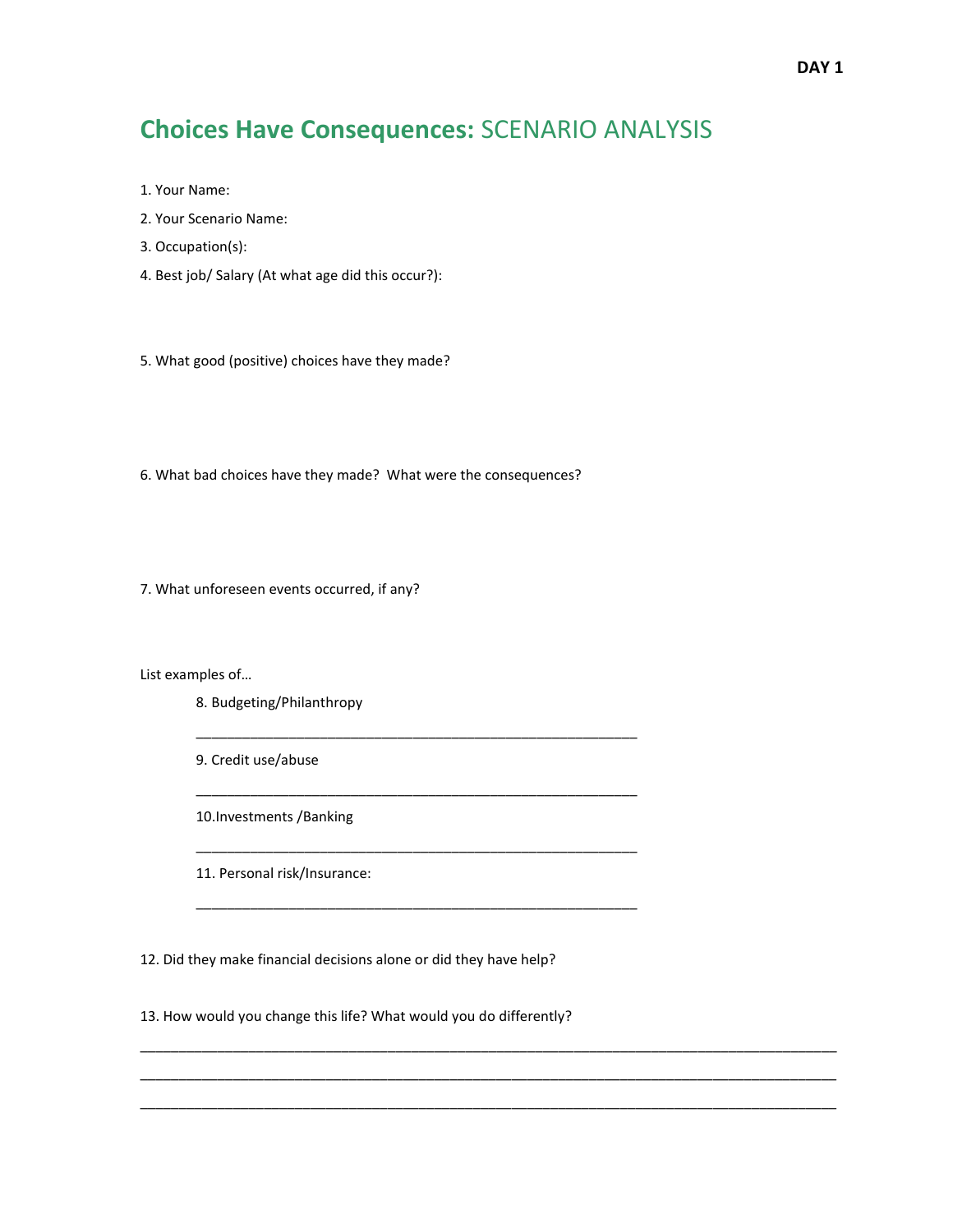#### LIFE Scenario #1: **John Carlo**

Good day, John Carlo. This is the story of your life. Remember back in grade school when you were asked, "What do you want to be when you grow up?" Let's see if you stayed with that dream or if your life took a different path.

Grade school dream job: Professional Baseball player

At age 18 -

John Carlo, you are about to graduate from high school. You have given up on your dream of becoming a professional baseball player since you weren't good enough to even make the high school team. At age 14, you started to do painting work around the house and found you were really good at it. Sometimes it was kind of fun. Soon, your neighbors were offering to pay you to paint rooms in their houses. At age 16, you started your own business, JC's Painting Service. Now, as you are about to finish high school, your business is going great and you have almost \$20,000 in your bank account. Unfortunately, since you spend most of your time painting and not studying, your grades at school are lousy and your chances to get into most 4 year colleges is gone. You've got money in the bank and could spend your life as a painter; but you really think college might be a better choice. What will you do?

## At age  $25 -$

John Carlo, you are now 25 and have just graduated from the University of Cincinnati with a business degree in Marketing. After high school graduation, you shut down your painting business and enrolled at the local community college. You had hoped to get into a University; but your grades were not good enough. After two years, you transfer into UC's business college. You used all of your savings to pay for your education and are now hoping to get a good job somewhere.

## At age  $35 -$

John Carlo, you are now 35, married with 2 children (1 girl -8 , 1 boy -6). You have done well in your career as a marketing professional and are now a National Sales Manager. You live in a nice home with a 30 year mortgage started when you were 28. Your job gives you good benefits like paid vacation time and medical insurance. They offer a retirement savings option; but you'd rather use your extra money to take the kids to Disney every year. Life is good; but you wish you could save more money. It seems like you spend everything you make and have little to show for it. You've just purchased a new SUV to have lots of room for the kids as they get older.

#### At age  $45 -$

John Carlo, you are now 45, still married and your kids are 18 and 16. Your daughter is graduating from high school and applying for colleges. Your son is 16 and really wants his own car. Your sales manager job still pays well; but your 10year old SUV gets terrible gas mileage and keeps needing more maintenance. Same as your son, you really want a new car. You started a college savings plan for your kids when you were 38; but there is not enough money in the account to pay for much more than your daughter's first year. Your house is worth more than when you bought it; but you'll be paying for it for another 13 years. Life is stressful.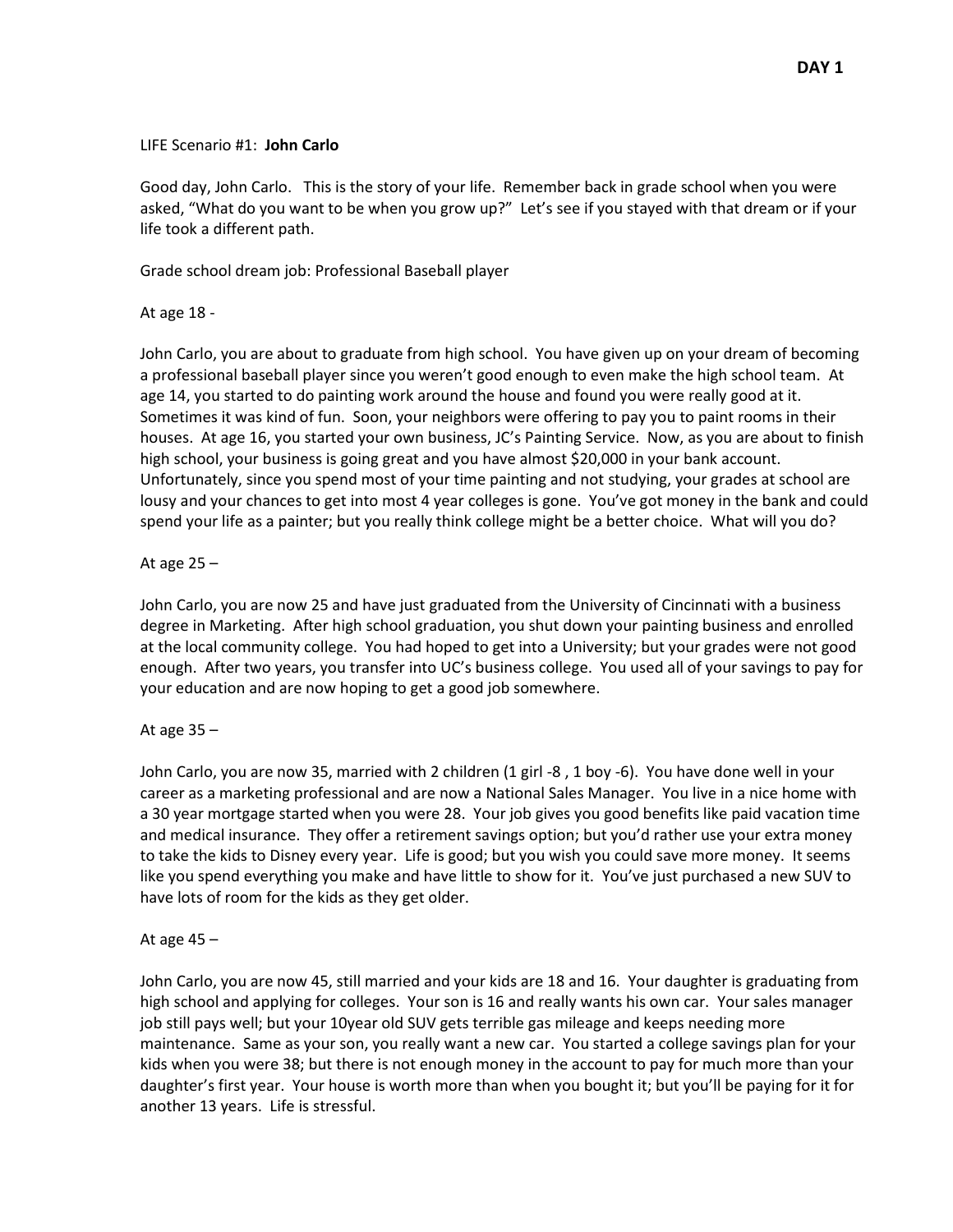At age 55 –

John Carlo, you are now 55. Your kids are out of the house; but you get to remember them every month when the bill comes due for the  $2^{nd}$  mortgage you took out on your house to help them pay for college. It was a good decision as they are becoming successful in their careers; but you still have no money for your own retirement. Thankfully, your company is still doing well and you are now a Vice President. Every extra dollar you make is being invested so you can hope to retire in 10 or less years. Your first mortgage will be paid off in 3 years. Your  $2<sup>nd</sup>$  will take longer.

## At age 65

John Carlo, you are now 65. The last 10 years have been tough. You worked very hard and put in many extra hours. You took very few vacations as you were trying to invest as much as possible to make up for all the years that you didn't invest when you were young. If you retire now, you don't have enough money saved for you and your wife to afford to stay in your current home (even though it is paid for there are ongoing maintenance and utility bills). Do you keep working or retire now, sell your house and find someplace cheaper to live?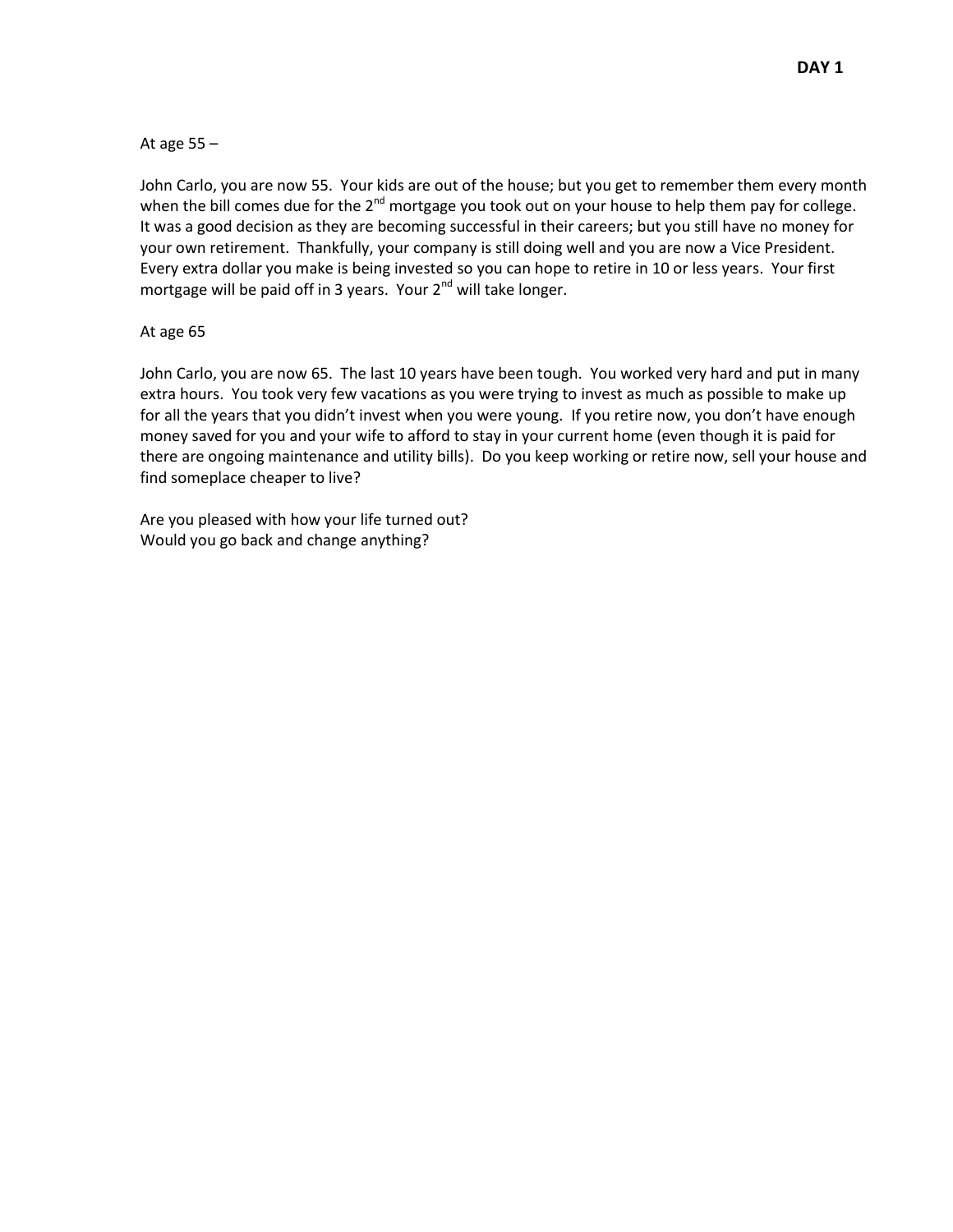#### LIFE Scenario #2: **Ana**

Good day, Ana. This is the story of your life. Remember back in grade school when you were asked, "What do you want to be when you grow up?" Let's see if you stayed with that dream or if your life took a different path.

Grade school dream job: Doctor

#### At age 18-

Ana, you are about to graduate high school with a very strong GPA 3.8/4.0. You've always focused on college and made the right decisions to have many college choices. You've been accepted into numerous universities and can choose numerous career paths. You still want to be a doctor; but are wondering whether you can afford all of the required education and it'll take like 8 years of more school. Maybe you should just be a nurse instead?

#### At age 25 –

Ana, you have graduated from college. You decided to become a physical therapist which required you to stay in school and get a master's degree in addition to your undergraduate degree. You've been hired to work at a clinic in Dallas, Texas and you'll be making almost \$65,000 to start. Unfortunately, you've got over \$100,000 in school loans to pay for; but your career has just started. With your new job, you're eligible for a new home loan right away and you are getting credit card offers from everywhere. There is virtually nothing you cannot buy. You are young and making good money, you have no trouble finding men who want date you.

#### At age 35 –

Ana, you are still making good money as a physical therapist (now over \$75,000/year); but you are struggling financially. At 26, you bought a BMW convertible, and at 27, you bought a 3 bedroom house with nice back yard. You installed a new swimming pool and used your credit cards to fill the house full of furniture. You hosted a party where one of your "friends" fell off your diving board and cracked his head on the concrete by your pool. He sued you for negligence and this is when you found out that your insurance was never updated to include coverage for the pool. You got a huge bill for this mistake. Your "friend" agreed to drop his lawsuit against you for \$80,000 – cash. You didn't have the money; so you had to borrow it from your employer since you had maxed out all your credit cards and had no equity in your house. No one will loan you money and you had no idea how much it really costs to keep a pool clean – you hardly ever swim in it anyway and you'll never throw another party. You were about to get married; but your boyfriend decided he didn't want to take on all your debts and broke up with you.

#### At age 45-

Ana, you are still paying off the credit card bills for things you bought in your late 20s. You now make over \$100,000 per year as a physical therapist; but are still struggling financially. You are single; but rarely have the time or energy to date anyone. You have three cats who keep you company. You hope to be able to travel with your girlfriends; but most of them are now married with kids. Going to see someone else's kids play soccer is not all that much fun for you.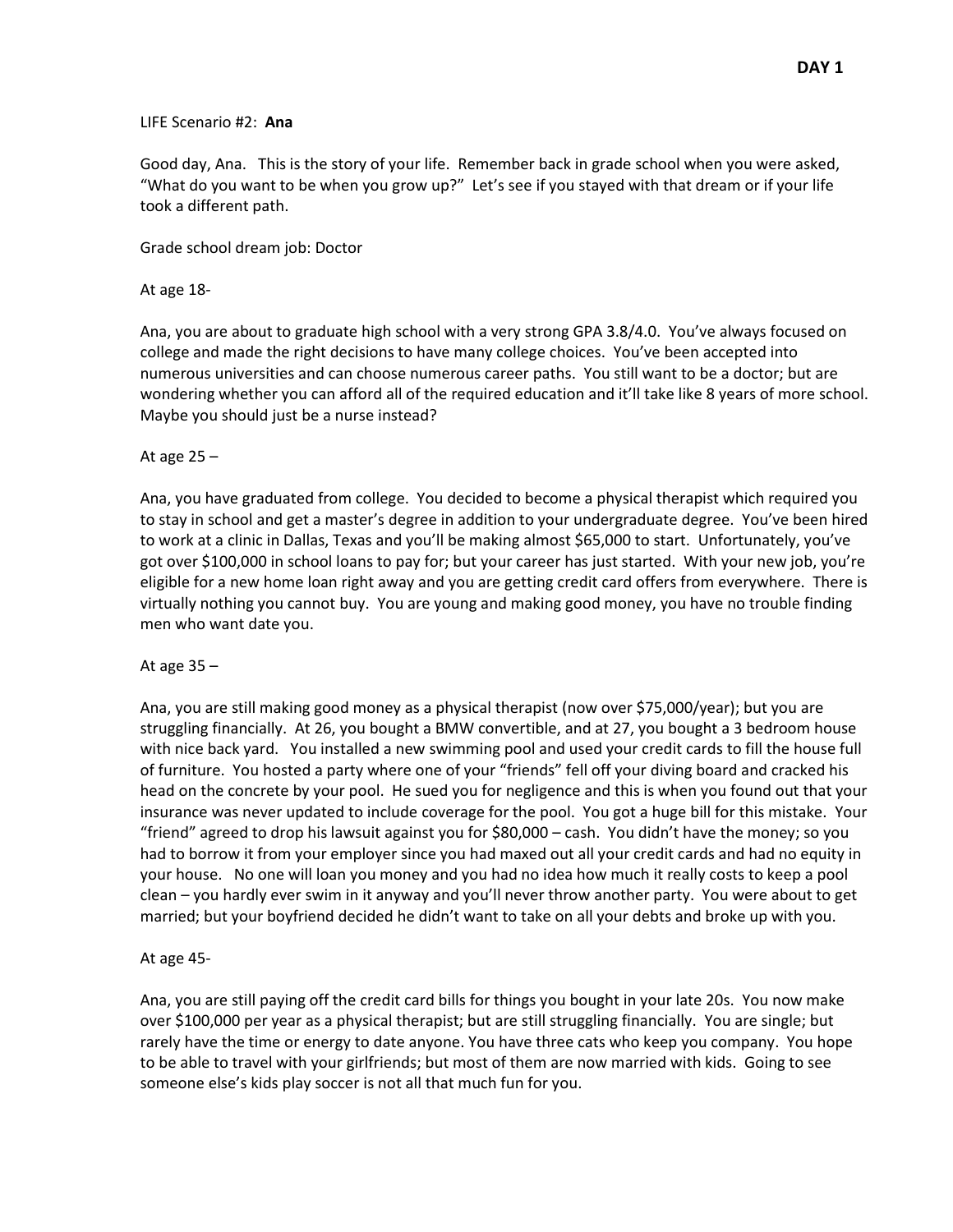At age 55-

Ana, your life seems to have taken a positive turn. Since you've always had a strong income, you were able to finally get your credit cards paid off. You had a brief scare when you were diagnosed with breast cancer at age 46, but your medical insurance paid for the treatment and you've fully recovered. Once your financial situation cleared and you got all those old credit cards paid off (20 years later), you started to investigate philanthropy (ways to give back to the community). You raised money for cancer research and at a fundraiser met a very nice man who you eventually married at age 50. You enjoy travelling and hiking.

#### At age 65-

Ana, you are retired. Your husband had always been a good investor into a retirement benefits program at his work and you both will be able to live off of these investments and not work. You have some savings which you started in your mid fifties. The weather in Dallas is just too hot; so you want to retire somewhere else. Where should you move?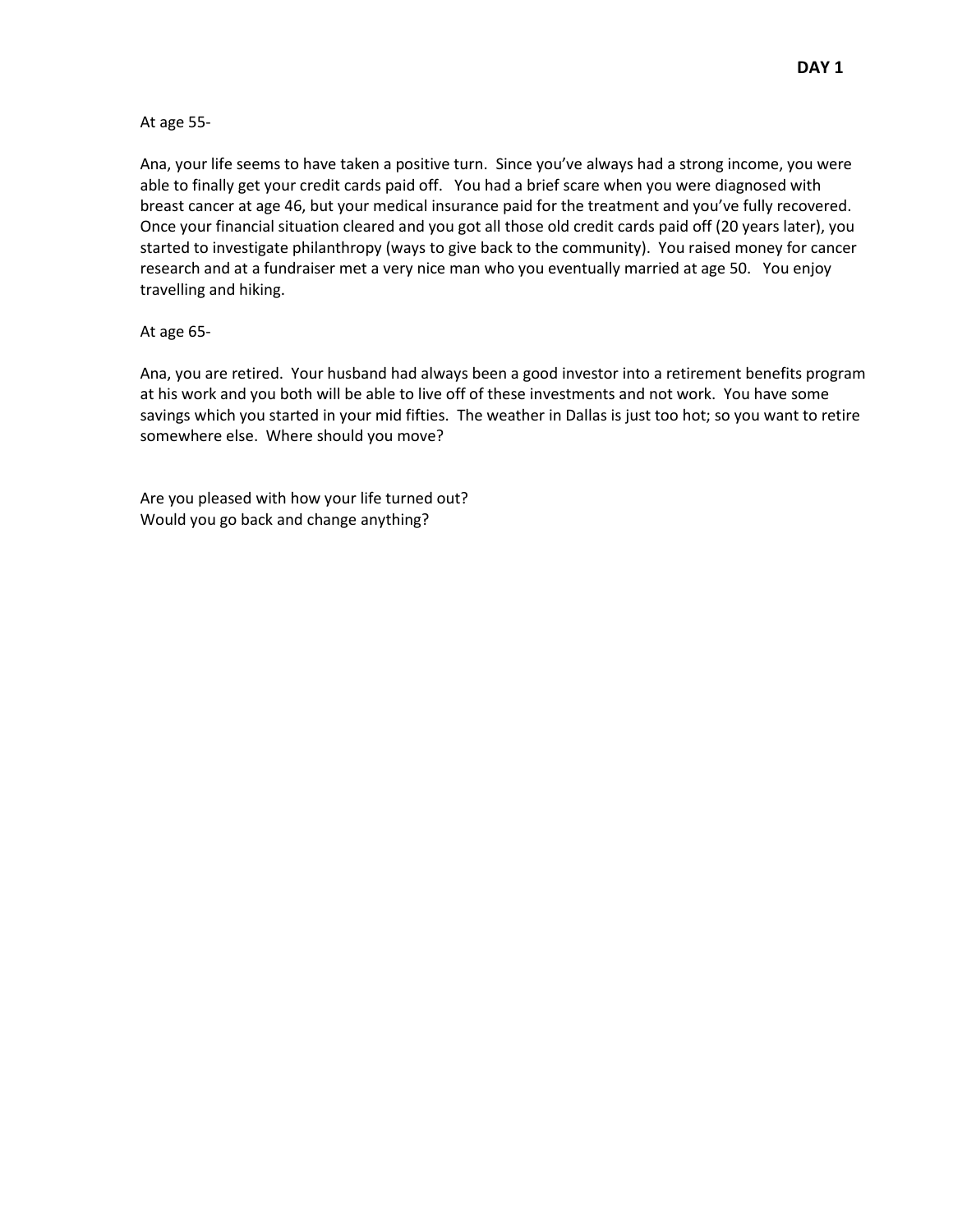#### LIFE Scenario #3: **William**

Good day, William. This is the story of your life. Remember back in grade school when you were asked, "What do you want to be when you grow up?" Let's see if you stayed with that dream or if your life took a different path.

Grade school dream job: Professional Basketball Player

At age 18-

William, you are on your way to achieving your childhood dream of being a professional basketball player. At age 14, you were featured in *Sports Illustrated*, as the "Future Basketball Star". You put all your energy into basketball and train everyday. You've played for the best AAU teams and traveled the country playing basketball. You went to school because you had to; but you never studied and aren't really sure how you ever passed a class. As you approach your senior year, you have been offered a contract to play professional basketball in a country you never heard of, Turkey. Should you stay in school and graduate or go to Turkey and start making money now?

At age 25-

William, you are in the middle of your  $2^{nd}$  NBA contract. You never graduated from high school. You took the offer to play pro basketball in Turkey and earned \$200,000 at age 18. Playing basketball as a job was your dream and you were living it - in Turkey. Having grown up in household that was poor, you knew what is was like to struggle without money; but you always had friends and family. In Turkey, you had lots of money; but few friends other than the guys on the team and most of them were from other countries. You couldn't wait to get back to the United States and play in the NBA. After 2 years in Turkey, you became eligible for the NBA draft and were selected in the first round. This gave you a guaranteed contract. You signed a three year deal with the Chicago Bulls for \$4.8 million dollars. It was great to be back in the United States. You bought your mom a new house and another one for yourself. These homes cost \$8.6 million dollars; but you could afford them with monthly payments financed with a 30 year mortgage at 8.6 percent. After your first year in Chicago, you were traded to Utah for two players and a future draft pick. Your mom kept her house in Chicago; but you needed to sell yours. You put your Chicago home up for sale and bought a new house in Salt Lake City for another \$2.8 million. At 23, your career is going well and you sign a new free agent contract with Seattle for six years and \$36million. Your home in Chicago is still for sale and now you are moving to Seattle. You put your home in Utah up for sale.

#### At age 35-

William, you are back in Chicago. Your basketball career ended in your late 20s when you had a knee injury. Your house in Utah sold for \$500,000 less than you paid for it; but no one ever purchased your house in Chicago. When your career ended, you still owned 2 homes that required regular house payments, insurance and utilities. You could not afford any of this so you were forced to file for bankruptcy. Your homes were foreclosed by the bank and you are broke. Your mother got to keep her house because you had completely paid for it; but she sold it and moved back to the old neighborhood so you both could have money to live on. You've got an idea to start a restaurant business, William's Basketball Café.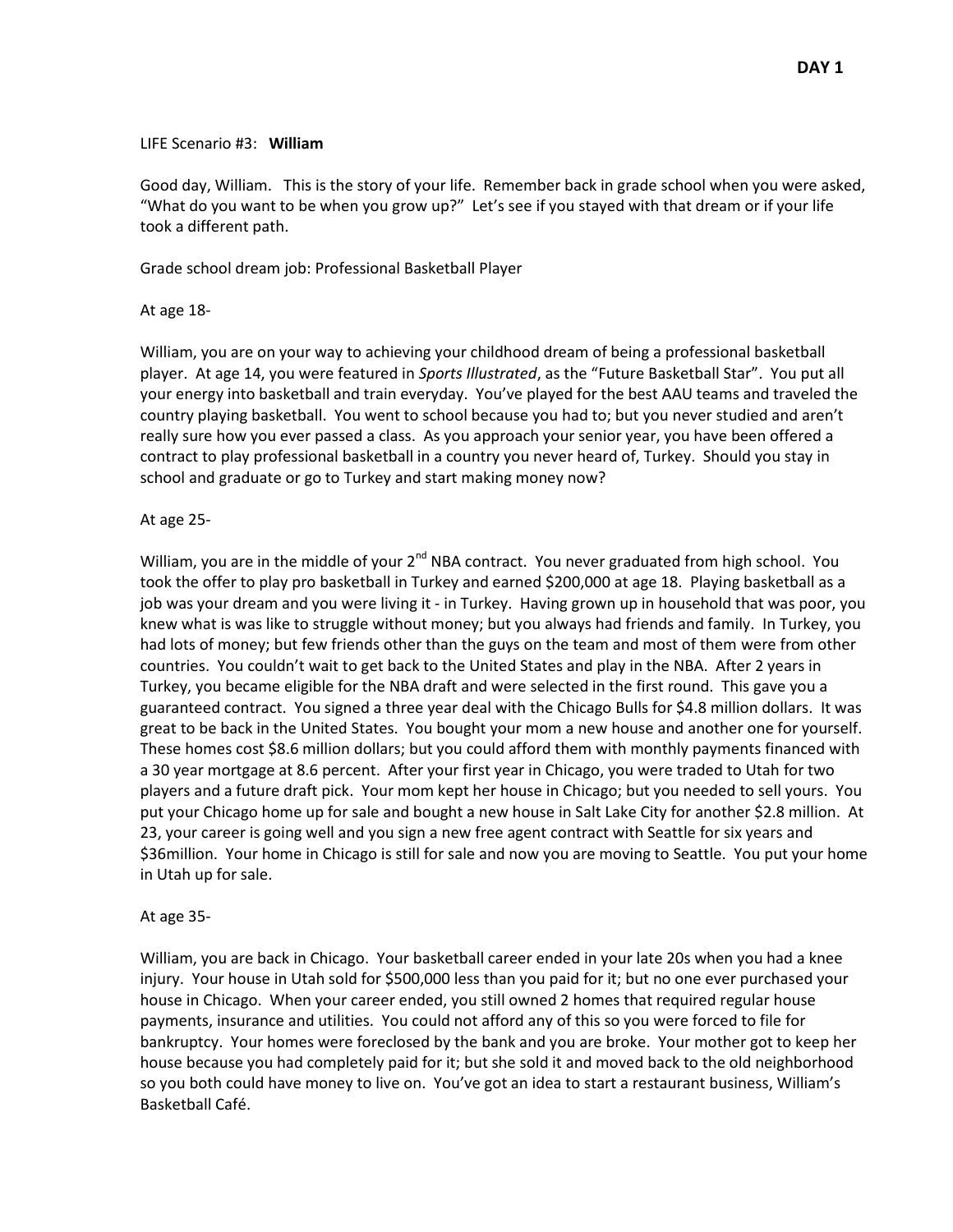At age 45-

William, you're back in the old neighborhood where you grew up in Detroit. You are about 200lb. overweight and struggle to get up the steps of the building where you live. Your old knee injury hurts everyday and you don't have medical insurance to purchase any medications. You started William's Basketball Café with the money your mom got from selling her house; but you had no idea how to run a restaurant. Remember, you never even graduated from high school. Everyone was giving you advice; but you didn't know right from wrong or what to believe. You paid too much for kitchen equipment and bought things you didn't need. Your location was bad and few people ate there. You hated to see the food go bad, so you ate most of it yourself, gaining lots of weight. You ran out of money in Chicago and moved back to Detroit to live with your cousin, Carl. Carl offered you a job selling tires at his shop.

At age 55-

William, you are no longer alive. You took the job with your cousin selling tires; but at age 52, you had a massive heart attack while unloading a delivery truck. You were overweight and that put tremendous strain on your heart. You died working at a tire store in Detroit.

At age 65-

William, you've been dead for 13 years.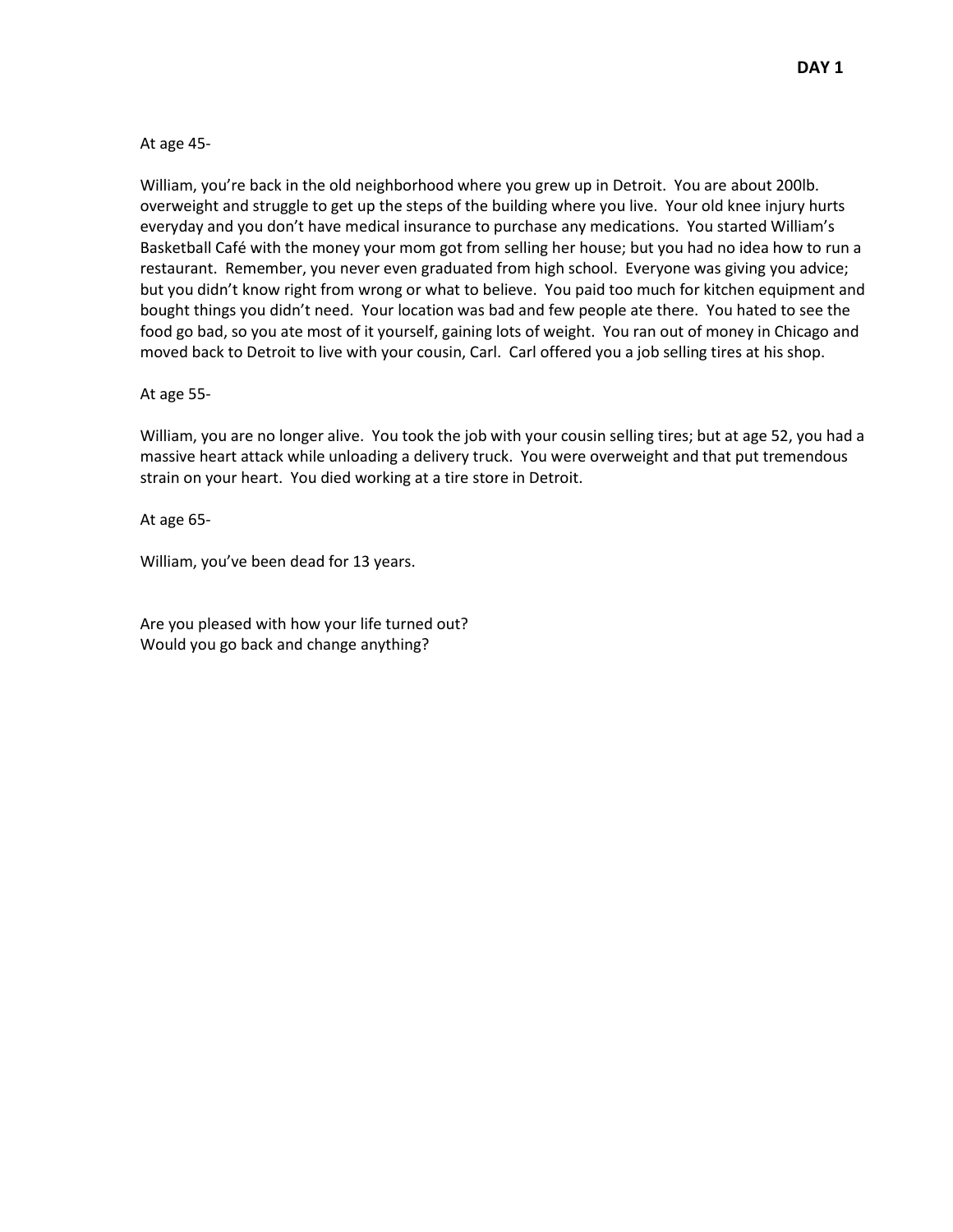#### LIFE Scenario # 4: **Caroline**

Good day Caroline. This is the story of your life. Remember back in grade school when you were asked, "What do you want to be when you grow up?" Let's see if you stayed with that dream or if your life took a different path.

Grade school dream job: Ballet dancer

At age 18 -

Caroline, you are not likely to be a ballet dancer as you never took a dance class. High school has been a lot of fun; but you've spent more time on your social life then school work – you were the most popular cheerleader at the high school. Unfortunately, you didn't earn a college cheerleading scholarship and your grades were not good enough for an academic scholarship. Your parents couldn't afford to pay for school so you got a job at a friend of the family's Construction Company making \$8.50/hour.

At age 25 –

Caroline, you worked hard at your job and your boss was willing to let you scheduled work around classes at community college. You graduated with a 2 year degree in Business Management and were promoted to a full time position earning \$30,000 annually. This has allowed you to move into your own apartment and get a used car. A year after that you were promoted once again to a job at the main downtown office. Your salary increase barely covered the new cost of parking (\$80/month), but it was a more prestigious position. The longer drive each day really started to beat up your car and it started to break down. You were late to work twice in a month due to car problems and your boss urged you to "fix this problem". You have several options to consider:

#### **Option 1**:

Buy a "newer" *used* car. Your budget will allow you to pay about \$200 a month; but you have \$0 saved for a down payment and you aren't sure what your current car is worth as a trade in. There is also no guarantee the new used car is better than the one you have.

#### **Option 2:**

Get your car fixed. The estimate for the repairs is \$1500. The shop will let her pay for the repairs in installments, but they want \$500 up front. Your car would be out of commission for at least a week and the shop does not provide loaner cars. You'll have to take the bus while your car is being repaired.

#### **Option 3:**

Sell your car "as is" and put the money in a savings account. Try to save more money while riding the bus and eventually build up to a nice down payment on a new car. It will take almost a year of riding the bus to save enough money for the down payment.

At age 35-

Caroline, you are unemployed and it all started with your car troubles. You chose option 2 and dropped your car off at the mechanics shop. You put the \$500 down payment on a credit card which you saved for "emergencies". After getting the car back, it still doesn't run well. At lunch one day, you joked with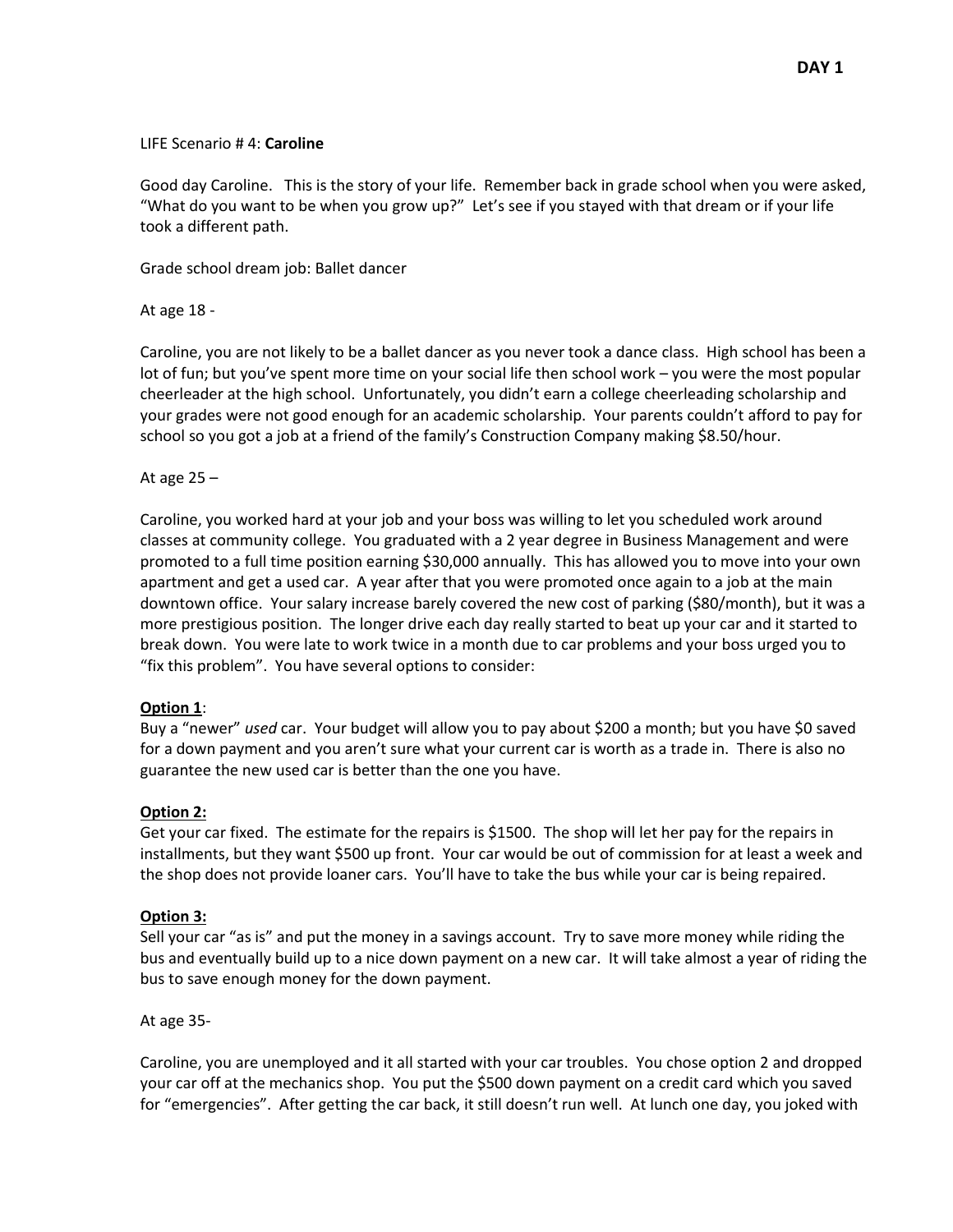your co-worker, John that you'd be better off if someone would just steal your car so you could collect the insurance money and pay off your bills, maybe even get another car. John says he knows someone who will sink your car in the Ohio river for \$100 and after thinking it over, you decide to have his friend steal your car. You collected the insurance money; but six months later, John's friend got caught in your old car. He tells the whole story and at age 27, you were convicted to 3 years prison for insurance fraud. You can't find work because no one wants a business manager who went to jail for fraud. You went back to live at home and became a volunteer at your church. At 32, you ran into a guy you went to high school with. Robert used to be a real nerd; but was really good at math. He was working as an engineer and you began to date. At 33, you got married. Now, at 35 you are unemployed; but married and expecting your first child, a girl you plan to name Madison.

## At age 45-

Caroline, after the birth of your second child, Robert Jr., at age 38, your husband, Robert Sr. and Madison were killed in a tragic car accident. Your husband had good benefits from his engineering company including a life insurance plan. In addition to that policy, he had purchased an insurance policy for Madison and a 2<sup>nd</sup> policy on himself. You received approximately \$750,000 after his death. This money paid off your debts and all the funeral expenses leaving you money to live on and take care of Robert Jr. This money won't last forever unless you find work or invest it wisely. What is your plan?

## At age 55,

Caroline, you decided to invest the insurance money. You consulted with many financial professionals and studied their training and certifications before you chose to work with them. They diversified your investments and found ways for the \$500,000 you invested to earn 10% per year. This \$50,000 is your only income. Though 30 years you're your criminal history still prevents you from finding work. While Robert Jr. is in school, you volunteer and mentor students. You budget 10% of your money to go to the church.

## At age 65,

Robert Jr. is a successful engineer and you are able to retire and live off of your investments. You hope that grandchildren are coming soon.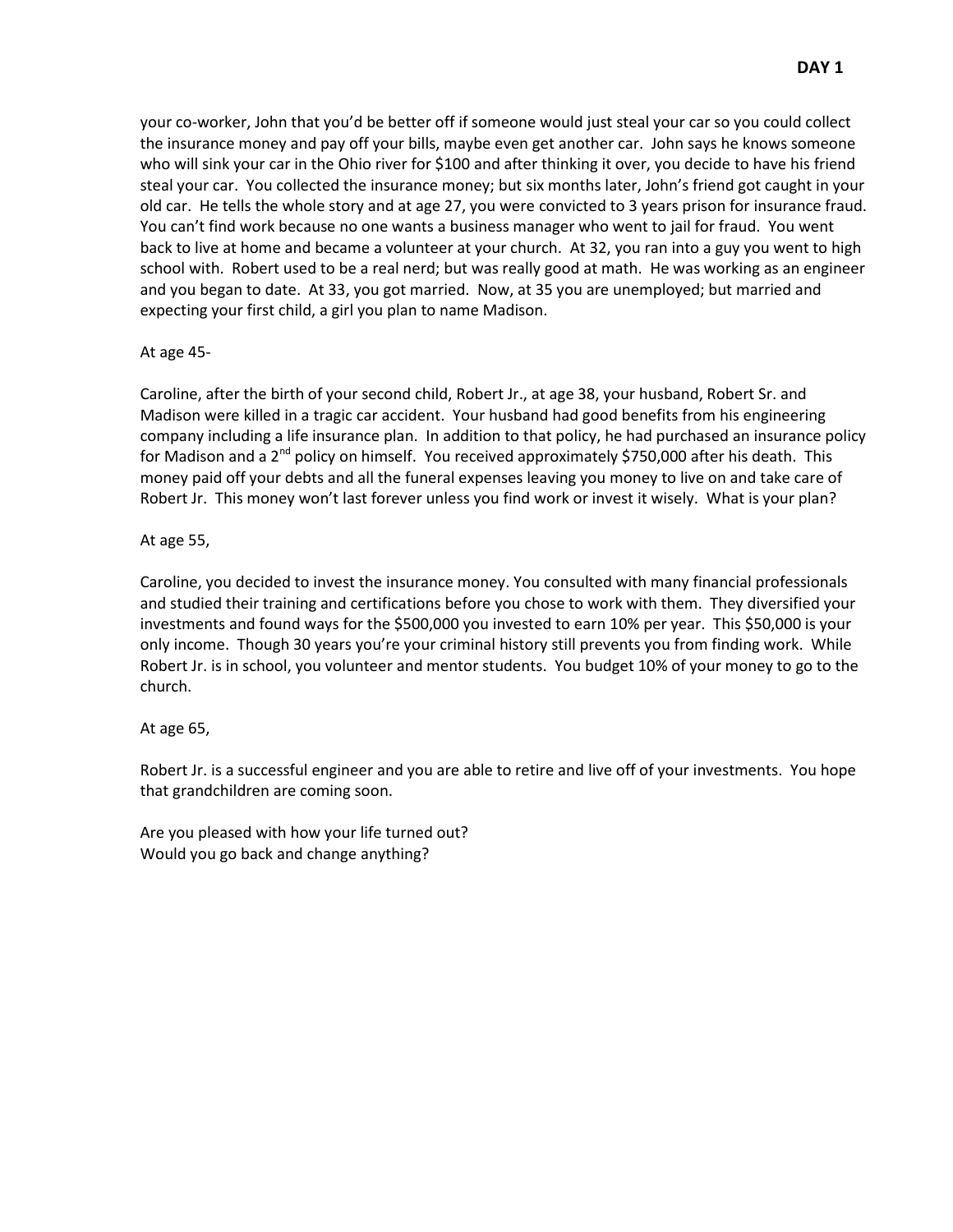#### LIFE Scenario # 5: **Mike**

Good day, Mike. This is the story of your life. Remember back in grade school when you were asked, "What do you want to be when you grow up?" Let's see if you stayed with that dream or if your life took a different path.

Grade school dream job: Astronaut

#### At age 18 -

Mike, you are about to graduate from high school. When your counselor told you that to become an astronaut you have to take as many math and science classes as possible, you lost interest in that career path. Too bad you decided not to take the more advanced math classes when you started high school. The good news is that your junior year social studies teacher really got you excited about working for the local government and she helped you get a summer internship at the county parks department. It sounded like fun, but all those screaming children got to you and you quit after the first month. You spend the rest of the summer working at your uncle Bill's grocery store. Not much money, but also not very hard work. When you finally got around to talking to your counselor about college as you started your senior year, you realized how much college will cost and that you have not saved anything. You are a pretty good student, but can you get a scholarship with a 3.2 GPA? What will you do?

#### At age  $25 -$

Mike, you are now 25 and have just graduated from college with a degree in political science. It took you almost six years to graduate, but you just couldn't shake that interest in local government. It sure wasn't easy. You spent two years part-time at a community college and worked part-time to pay the bills. Luckily, you could live at home. If it had not been for your girlfriend, Marcy, you wouldn't have studied enough to make it. She was a great student and kept you at the books. Are you ready to settle down? Marcy is considering a new job in Cleveland, about 150 miles away. Here you are, a new graduate without a job and not finding much in the job market that takes advantage of your skills and interests. Should you give uncle Bill a call? What about Marcy? What will you do?

#### At age  $35 -$

It really wasn't hard to decide to follow Marcy to Cleveland. You found a job with the city government working for the planning department. Aren't you glad you took those extra math and statistics classes? You and Marcy have been married for almost eight years and you are expecting your second child in four months. You first, three-year-old Lisa, looks just like Marcy. You and Marcy have a nice, but small house in the city. You have been saving as much as you can, but that trip to Mexico last year took a chunk of your savings. Marcy will not be able to work soon and money will be a little tight. Oh well, your job is still challenging and rewarding even though the pay is not as good as some of your friends who work for private companies. Is it time to make a career change? A new car would be nice. What will you do?

#### At age 45 –

Mike, you are now 45, and your children are 13 and 10 years old. You spend as much time as you can with them, but your new job with a real estate development company often demands long hours and frequent travel out of town. It took a while, but you finally found a larger home, with, of course, larger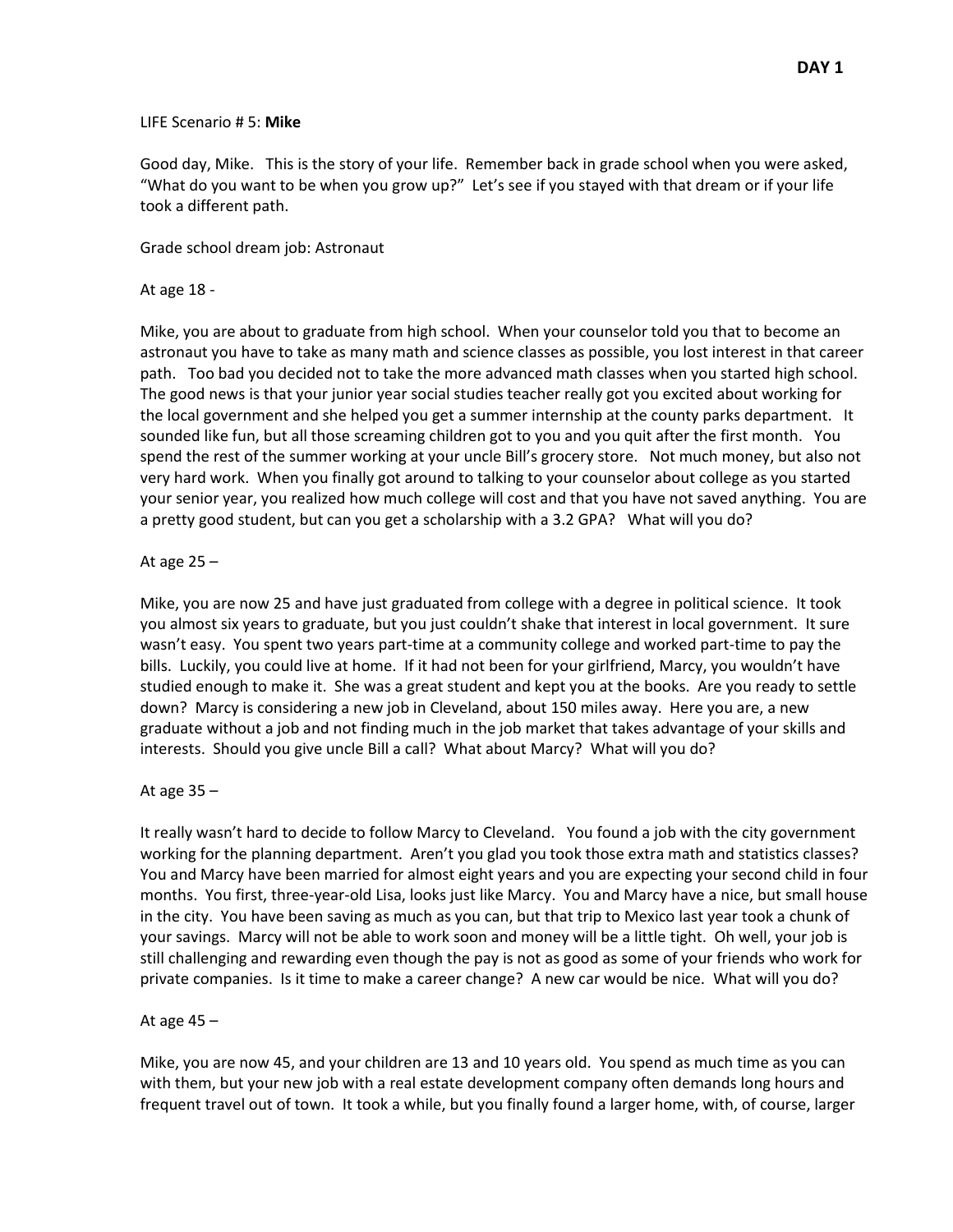mortgage payments. Luckily, Marcy was able to go back to work part-time after both girls were both in school. Yesterday, Lisa came home from school and asked you if she will be able to go to college. It was "Career Day" at school and Lisa decided she wants to be a lawyer. You told her, "sure, you can do whatever you want." Is it too late to start a 529 college saving fund? As the girls get older, life is getting a lot more complicated and expensive. The furnace sounds like it is on its last legs and the roof doesn't look very good. Maybe they will make it for one more winter. Marcy wants to know why you can't take off a little more to spend some time at home. What will you do?

At age 55 –

Mike, you are now 55. Your kids are both in college, with one about to graduate. It wasn't easy, but the girls were very good students and you took advantage of every possible scholarship opportunity. They will have to repay some student loans, but not nearly as much as some of their friends. Maybe now, you can start paying off more on the balances on your credit cards. It was so easy to reach for the plastic, especially when the roof finally had to be replaced. Life is really pretty good, and retirement is not that far away. It is time to take a good look at the company retirement plan and the 401K. What will you do?

At age 65 -

Mike, you are now 65 years old and you have to option to retire with a pretty good nest egg. The girls are both married and on their own. Your three grand children are lots of fun. Marcy is not in very good health, but the insurance plan takes care of most of the healthcare expenses. Is it time for a little more leisure?

Are you pleased with how your life turned out?

Would you go back and change anything?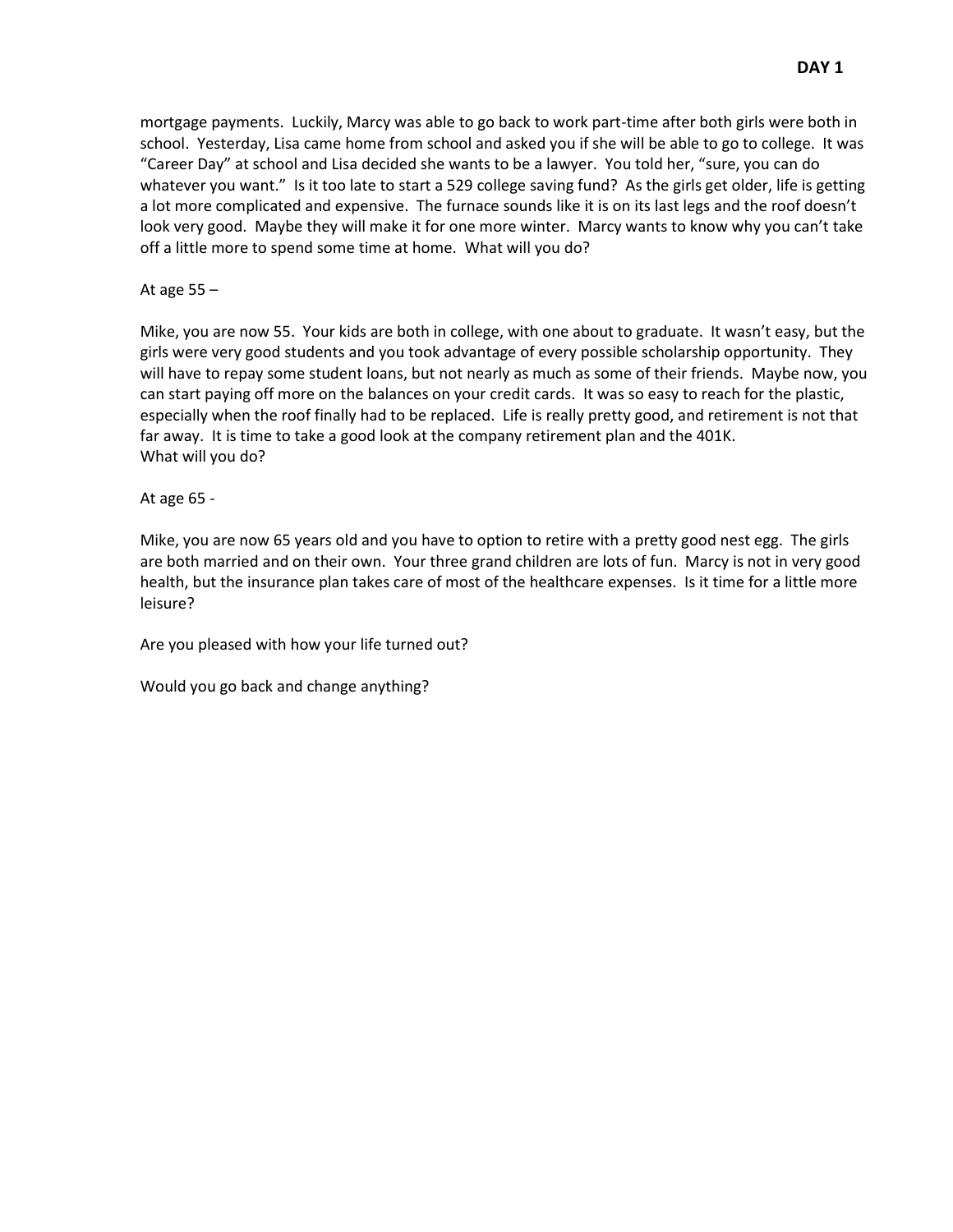#### LIFE Scenario #6: **Jay**

Good day Jay. This is the story of your life. Remember back in grade school when you were asked, "What do you want to be when you grow up?" Let's see if you stayed with that dream or if your life took a different path.

Grade school dream job – professional skateboarder

#### At age 18—

Jay, as you graduate high school, you're sticking to your dream of being a pro skater. You've secured sponsorships with local skate shops, gotten free product from major companies, and have even had small parts in a couple skate videos. You did OK in school, but do not plan on going to college. You're living the dream, right? You've discovered you're really good at helping promote your local shop, friends' bands, and other endeavors through designing flyers, using the internet, and networking. You live with 4 other guys in a small two bedroom apartment in Los Angeles.

## At age 25—

Jay, you've progressed a bit farther along the skateboard industry's career path. Sometimes, you even make decent money skating. If you win a competition, you get a few thousand dollars. After a number of spills and tumbles, however, you've faced a couple reconstructive knee surgeries and you haven't won anything in three years. Skating isn't that great for your body or your bank account. Without health insurance, you're left with a lot of medical bills. The manager at the local Burger King makes more money than you and has health insurance. You cannot afford the prescription drugs from your doctor; so you start to purchase and use illegal drugs. At your girlfriend's urging, you've gone back to school to get a degree in design. Using promotional art you did for various skateboard companies, you get into a good program at a local university. You pay for school with loans, freelance work, and a part time job in a skate shop. Money is extremely tight, but you work hard and do well in school. As you graduate, you secure a good internship with a marketing firm specializing in youth culture.

#### At age 35—

Jay, your internship paid off. You are a promotions manager at a good company. You've had to go back to school briefly a couple times to learn more about various aspects of the business, including web design and online marketing. However, the company has paid for some of this. You're on your way to paying off your school loans, too, and have already taken care of your medical bills. Though you make decent money, your finances are still very tight due to your old debt. You and your wife drive used cars which break down often. Car maintenance becomes a nearly monthly expense. You rent an old house instead of owning a home. High energy bills are costing you a lot. You still skate occasionally, but your knees hurt all the time and your drug use increases.

#### At age 45—

Jay, in your late 30s, you quit skating; but started experimenting with harder drugs. You kept this private and lucky for you, your company doesn't randomly drug test. You continue to do well at work and your financial condition begins to stabilize. You and your wife are experts at budgets and you begin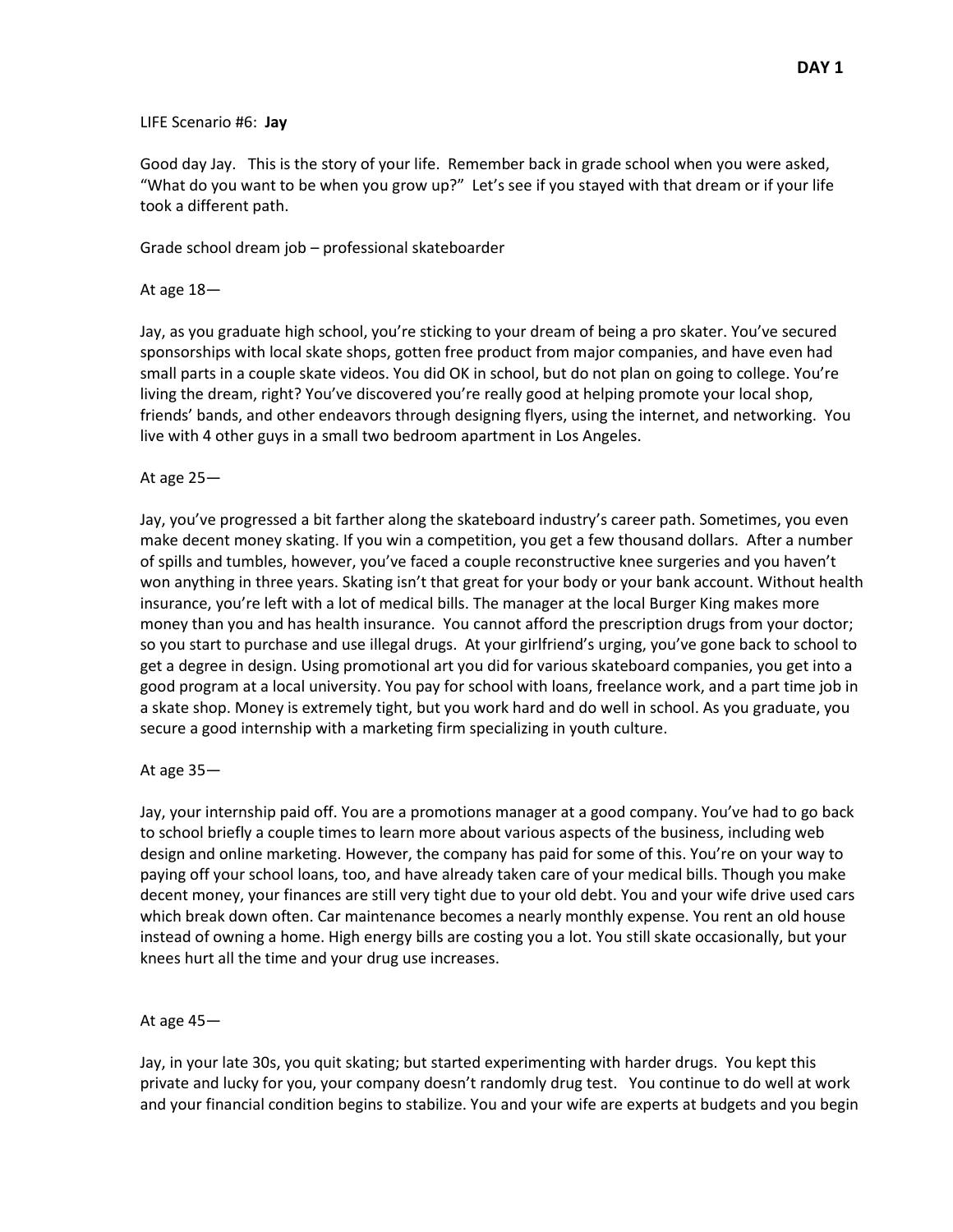to build some savings. However, as you approached your forties, your company was purchased by a larger corporation that had a strict drug policy. It is time to clean up or face getting fired. Confident you know enough about marketing to start your own firm and since you were finally debt-free, you decide to quit. You start with a few clients you've been doing work with and put in 12-14 hours a day to grow your business. You do some of your best work and gain a new level of success. Your business grows, but all the work puts a strain on your personal life. While you were "clean" for a while, you begin to relieve your stress with more drug use. Afraid of your growing drug use, your wife leaves you.

#### At age 55—

Jay, at age 50 your business had grown into a healthy marketing firm employing a number of talented individuals. That year, riding home from a concert, you are stopped at a random DUI check point. The officer smelled something on your breath and performed a search of your car where he found your stash of illegal drugs. You never could kick the habit. You were arrested on charges of felony drug possession. You spend all of your saved money on lawyers who keep you out of jail, get the charges reduced to a misdemeanor and get you into a drug rehabilitation program. Unfortunately, there is no saving your business. You lose all your clients and are out of work. It is time to start over. You finally learn that nothing good comes ever comes from drug use.

At age 65—

Jay, you emerged from the drug program feeling great. Since you avoided a felony conviction, you were able to find work at a small promotions company at age 56; but are paid less than what you made at age 40. You have no savings and are likely to have to work for the rest of your life. You volunteer your time counseling youth on the dangers of drug use. You've got a good story to share. You were a professional skateboard champion. You had a beautiful wife. You had a successful business. You lost it all; but you're still alive. Your knees still hurt; but it is a pain you learn to live with..

Are you pleased with how your life turned out?

Would you go back and change anything?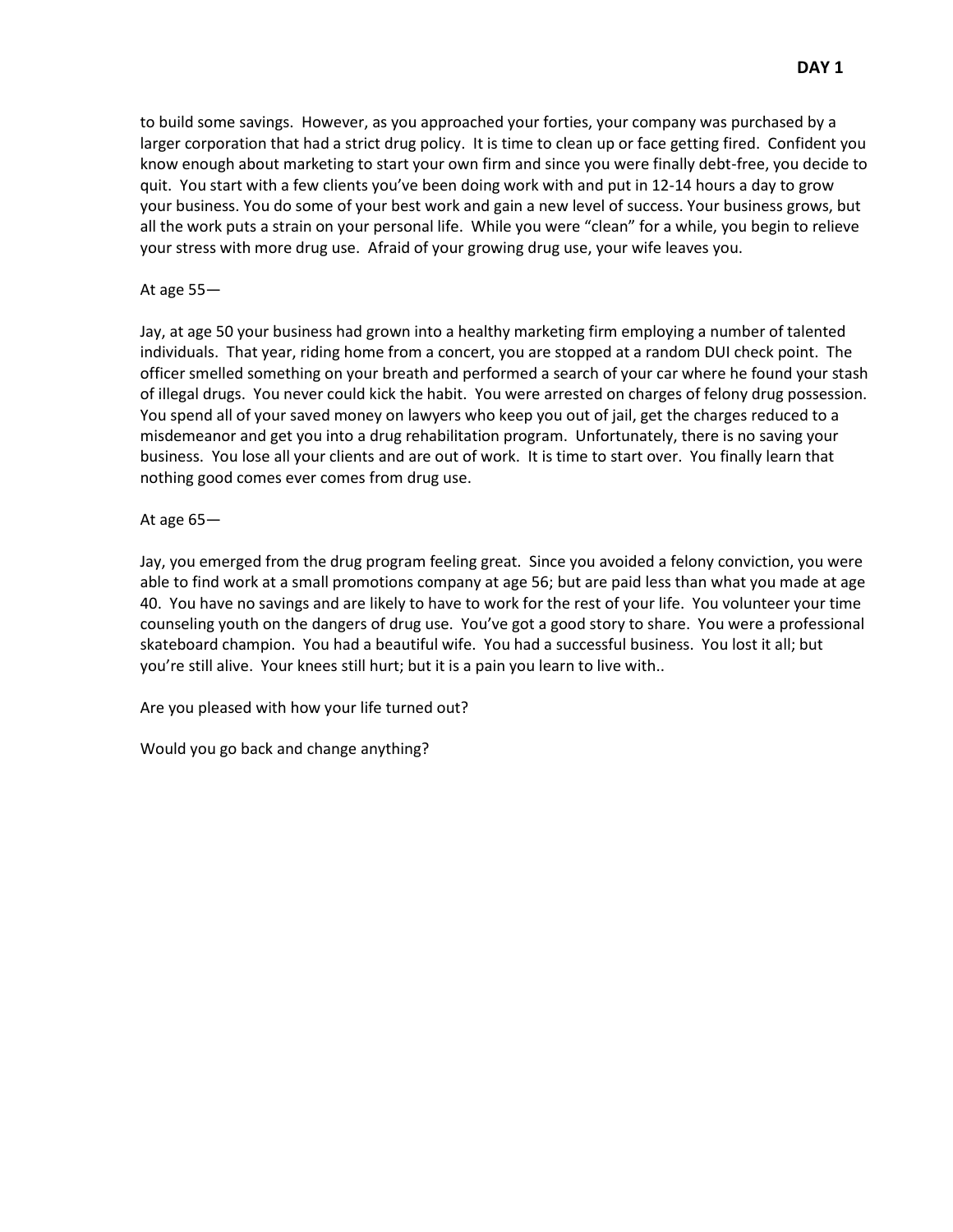#### LIFE Scenario #7: **Kelly**

Good day, Kelly. This is the story of your life. Remember back in grade school when you were asked, "What do you want to be when you grow up?" Let's see if you stayed with that dream or if your life took a different path.

Your grade school dream job: Veterinarian.

#### At age 18 -

Kelly, you are not off to a good start toward your dream. You are about to graduate from high school, maybe. When your parents divorced, you just about gave up on school. It was tough getting up every day when they were always fighting over money. Your dad couldn't make all of the child support payments and your mom couldn't find a job that paid enough for all of the things you wanted. Studying science, math and social studies just didn't seem important to you. You worked many late shifts at McDonalds, but, at least, you had some money to spend. Mrs. Robinson, your school counselor, tried as hard as she could to keep you on the right path. There was nothing she could do when you were arrested. You were really tired and had to work late again. One of your "friends" offered to sell you some "speed pills" that they had a prescription. It was an undercover police operation and since you had just turned eighteen, you ended up in adult court. You didn't have to go to jail; but the conviction will stay on your record for a while.

## At age 25 –

Kelly, you are now 25 years old. You didn't quite make it through high school, because you were two required credits short and you just couldn't bring yourself to go back for another semester. You worked at a variety of low paying jobs because you didn't have a diploma and that conviction was on your record. After a few years, a counselor at the unemployment office helped you enter a program to earn a GED. It was hard work, but worth the time. You found one pretty good job, but you lost it because you told the employer that you did not have any convictions. They sometimes check those things, you know. Things are not looking good.

#### At age 35 –

Kelly, you are now 35 years old. Things turned around positively when a friend told you about Ohio's criminal record expungement law. After saving to pay for an attorney and luckily keeping out of trouble, you were able to have the "first time offender" conviction cleared from your record. It is a good thing you didn't get caught when you drove after drinking a couple of times. Without the conviction on your record, you were able to find a better job as an assistant at a veterinary clinic. You never lost that dream to work with animals, but being a veterinarian is long gone. You took some business courses at the Community College, but didn't stay with it. The hours are good and the pay is okay, but you still don't have enough education to move up very far. You got pregnant when you were 28 years old and your daughter, Katie, is now seven years old. Katie's dad pays child support, but he doesn't make much. Roger, your live-in boyfriend for the last five years wants to get married. He loves Katie and Katie loves him.

At age 45 –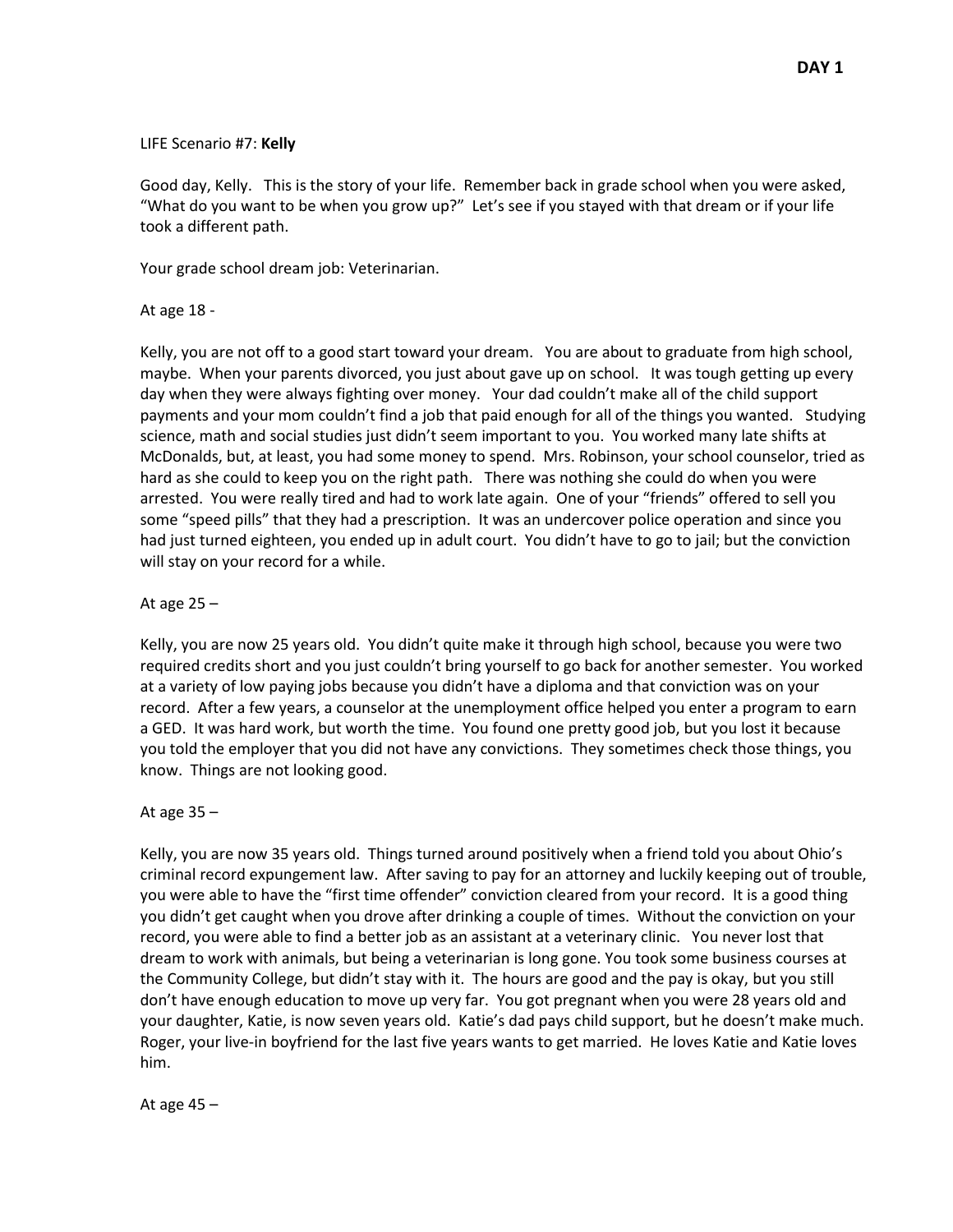Kelly, you are now 45, and married to Roger. Katie is seventeen and starting her senior year in high school. She is a good student and will graduate on time. Roger is a great dad to Katie, but you seem to always have trouble making ends meet. He has a high school diploma, but doesn't have any education beyond that. You started a small college fund for Katie when she was in elementary school, but the investments you chose on your own did not grow like you'd hoped. Looking back, you wish you would not have purchased that big TV and laptop at the Rent to Own store. It seemed like a great way to get what you wanted (with payments you could afford); but you ended up paying way more than you ever thought was possible. It probably would have been less expensive using a credit card and now you've got no savings and little for your daughter's college. You are now the assistant office manager at the veterinary clinic and learning about bookkeeping and other office skills from Mrs. Johnson, your boss.

At age 55 –

Kelly, you are now 55. You are still at the veterinary clinic and Mrs. Johnson is going to retire next year. You have already told the clinic's owner that you would like to have her job after she leaves. The pay increase would be very helpful. You have been paying a little each month into a 401K account that your boss matches with 50 percent. It is hard to believe that in just ten years you will be considering retirement.

#### At age 65 -

Kelly, you are now 65 years old. You can retire, if you want, and start withdrawing from your 401K. Luckily, when you got the promotion, you put half of the pay raise into the 401K each month. You don't have a lot in the account because you waited so long to start saving. You will also get a small Social Security income each month. Roger is not ready to retire. He has a company retirement plan, but not enough years. Katie is married and has two children you visit often. The house you bought when you married Roger still has a mortgage, but you refinanced to borrow against your equity a couple of times and there is little equity left after housing values dropped.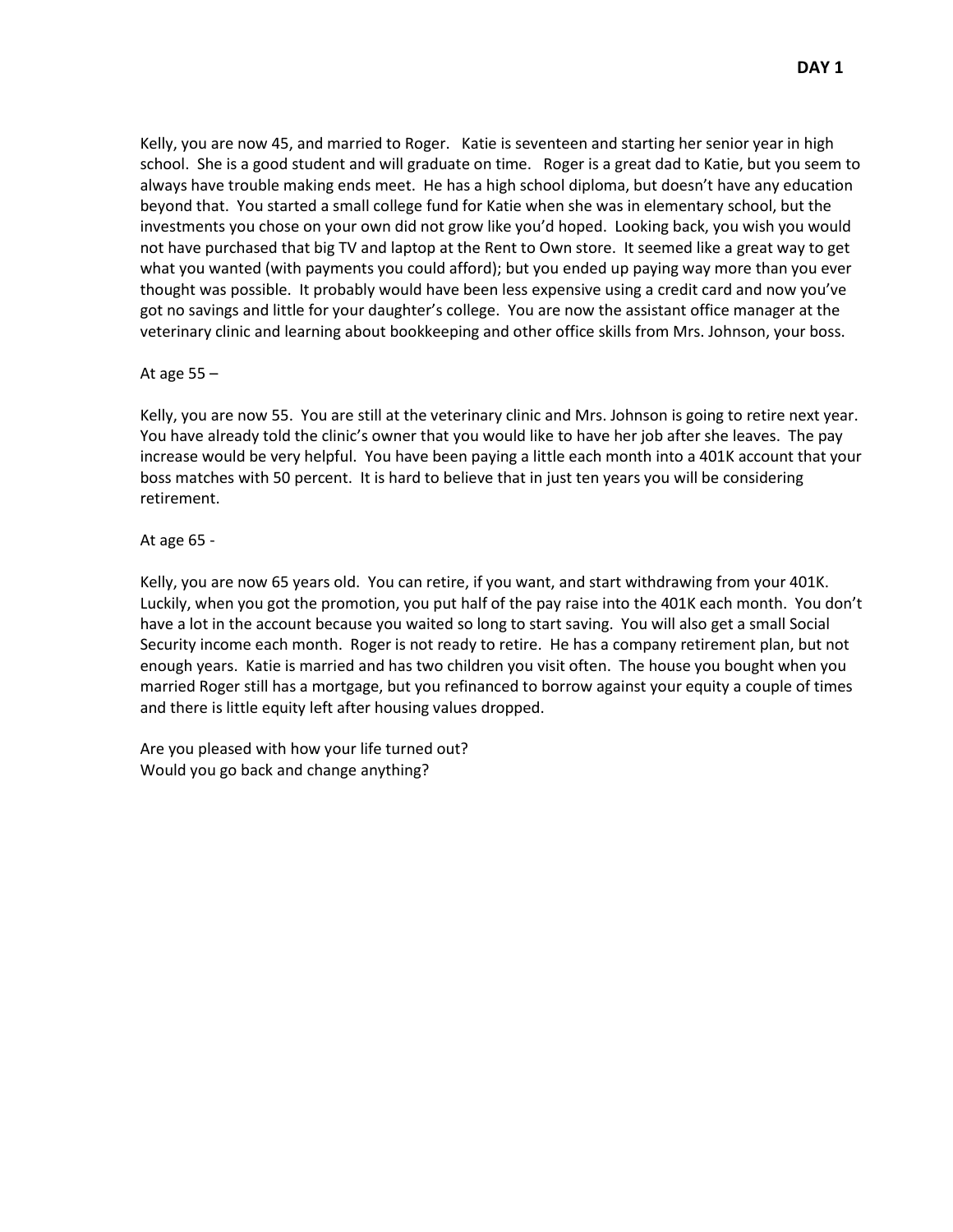#### LIFE Scenario #8: **Mary**

Good day, Mary. This is the story of your life. Remember back in grade school when you were asked, "What do you want to be when you grow up?" Let's see if you stayed with that dream or if your life took a different path.

#### **Grade school dream job – Actress**

#### At age 18 -

Mary, you are about to graduate from high school. You still want to be an actress and have enjoyed performing on stage in many high school plays. You've wanted to go to acting school instead of college and are planning on moving out to Los Angeles. You have no idea how much money it costs to move or where you'll live. Your parents can't help you because they have struggled financially and didn't really understand how to budget for savings or investing. You'll need to really focus on the responsibility and figure out a way to make this happen all on your own.

#### At age 25 –

Mary, you are now 25 and a recent college graduate. You just accepted your first professional job as a Financial Consultant at a local CPA firm. At 18, you were accepted into Acting School, but soon after found out you were pregnant. You were forced to stay living with mom and dad; but you decided to go to college and work really hard as a single Mom to become a professional who knows how to save, invest and plan for your future. You didn't want to head down the same path as your parents and saving for your daughter, Jane, and paying for her college is also very important to you. You hope to work hard, live a healthy lifestyle and retire at a young age so you can travel and see the world. You're doing everything you can to stay focused, meet your goals and create opportunity for yourself. Obviously, with all the working and caring for Jane, you had little time to yourself so you considered online dating. After a few really bad dates you met a man, Brandon, who cares dearly for you and your daughter, he has a great job and is just as motivated as you are.

#### At age  $35 -$

Mary, you are now married to Brandon and your daughter is 16, she has a little brother Brian, who is 5 years old. Your wedding was a dream come true and with all the money you and Brandon saved, the honeymoon was just as fabulous as you could have hoped for. Once you started taking finance classes in college, you set money aside in mutual funds and over the past few years you've invested in company stock and are feeling pretty good about your financial standing. While you use credit cards, you've avoided buying everything you want and the car you drive is sensible rather than "an awesome ride". You are beginning to feel that all the hard work is paying off and are pretty proud of yourself. Brandon's career is really taking off as well; he's worked his way up the ladder and is now Web Designer for a popular magazine.

#### At age 45 –

Mary, you are now 45, still married. Your kids are 26 and 15. You're a partner at the CPA firm and Jane is graduating from college. She is very grateful that you were able to help assist her in paying for it.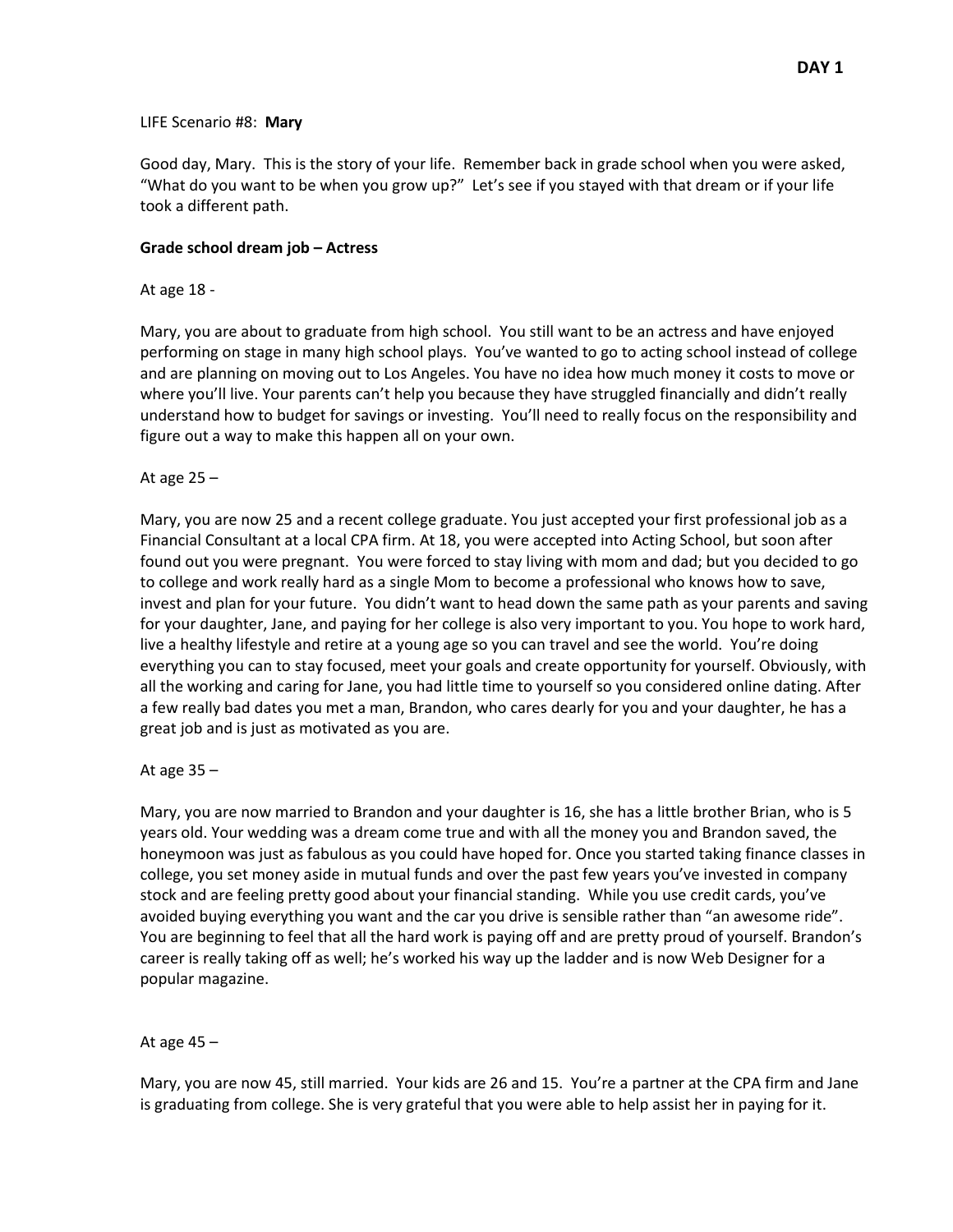Brian is 15 and wants his own car; but you want him to understand how work hard and save for the things like you did. You've decided to make him get a job. Brandon is very successful in his career and was just promoted to Art Director, but recently suffered from a heart attack and is recovering from surgery. Things are a little stressful as the medical bills are quite expensive but since you've saved your money and planned for set backs like this you are feeling okay about it and are just thankful that Brandon is going to be okay.

#### At age  $55 -$

Mary, you are now 55. Your daughter married a very nice young man and they are expecting their second child. Being a Grandmother is everything you expected and more. Your son is focused on his career and has moved to California, you only get to see him a few times a year but you know that he misses the family and is always thinking of you. Your husband, Brandon, died about a year ago of a stroke and you are feeling so blessed that your daughter has stayed so close. All of your hard work has paid off at your firm because they are offering you an early retirement package that will make you set for life, which helps you cope with the loss of your husband. You are not worrying about how you will get by.

#### At age 65

Mary, you are now 65. The last 10 years have been wonderful. You've been blessed with a great network of friends and have had the opportunity to travel to see all the places you've wanted to, even spending some quality time in California with your son and his family. When you are not traveling and visiting your loved ones, you've decided to start volunteering at a local Arts Academy. Working with aspiring actors and actresses brings a lot of joy to your life and it helps you feel young again, thinking back to the day you too dreamed of moving to L.A. and making it big. You are also able to provide financial guidance and advice to the students at the Art Academy as your past experience in financial planning has made you quite an expert. Helping your students' understand the importance of investing and saving and knowing that you are truly making a difference for their future is very rewarding for you.

Your husband had looked forward to traveling with you one day when you both retired and aspired to write a book about it. You've decided to make his dream come true by writing a story about your life, the lessons you've learned and the travels you made. You dedicated the book in loving memory of the man you loved and lost.

Are you pleased with how your life turned out?

Would you go back and change anything?